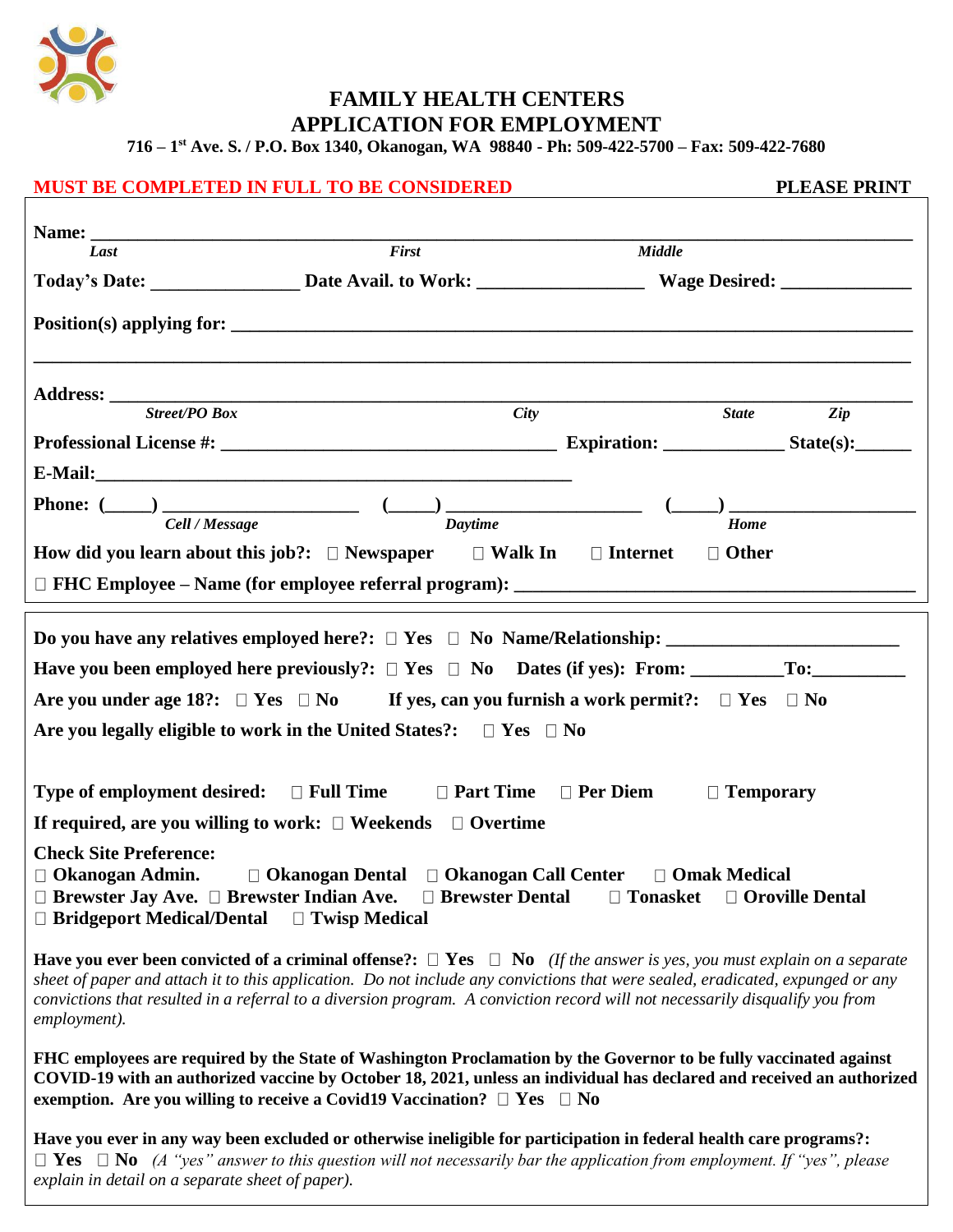#### Page 2 of 7 **EDUCATION:**

| <b>School</b>     | Did you<br>Graduate | <b>Name of School</b> | Location | <b>Course of Study</b> | Diploma/<br><b>Degree</b> |  |  |
|-------------------|---------------------|-----------------------|----------|------------------------|---------------------------|--|--|
| <b>High</b>       |                     |                       |          |                        |                           |  |  |
| <b>School</b>     |                     |                       |          |                        |                           |  |  |
| College/          |                     |                       |          |                        |                           |  |  |
| <b>University</b> |                     |                       |          |                        |                           |  |  |
| Graduate          |                     |                       |          |                        |                           |  |  |
| <b>School</b>     |                     |                       |          |                        |                           |  |  |
| <b>Other</b>      |                     |                       |          |                        |                           |  |  |
|                   |                     |                       |          |                        |                           |  |  |

**If you have indicated on your application that you have a degree, we will require proof should you become employed by Family Health Centers.**

## **LANGUAGE SKILLS: List any foreign language(s) and check skill level**

| Language: | $\Box$ Read/Write/Speak $\Box$ Read/Write $\Box$ Read/Speak $\Box$ Read              |  | □ Speak |
|-----------|--------------------------------------------------------------------------------------|--|---------|
| Language: | $\Box$ Read/Write/Speak $\Box$ Read/Write $\Box$ Read/Speak $\Box$ Read $\Box$ Speak |  |         |
|           |                                                                                      |  |         |

#### **EMPLOYMENT HISTORY**

| <b>Street/PO Box</b> | City |  | State Zip |  |  |
|----------------------|------|--|-----------|--|--|
|                      |      |  |           |  |  |
|                      |      |  |           |  |  |
|                      |      |  |           |  |  |
|                      |      |  |           |  |  |
|                      |      |  |           |  |  |
|                      |      |  |           |  |  |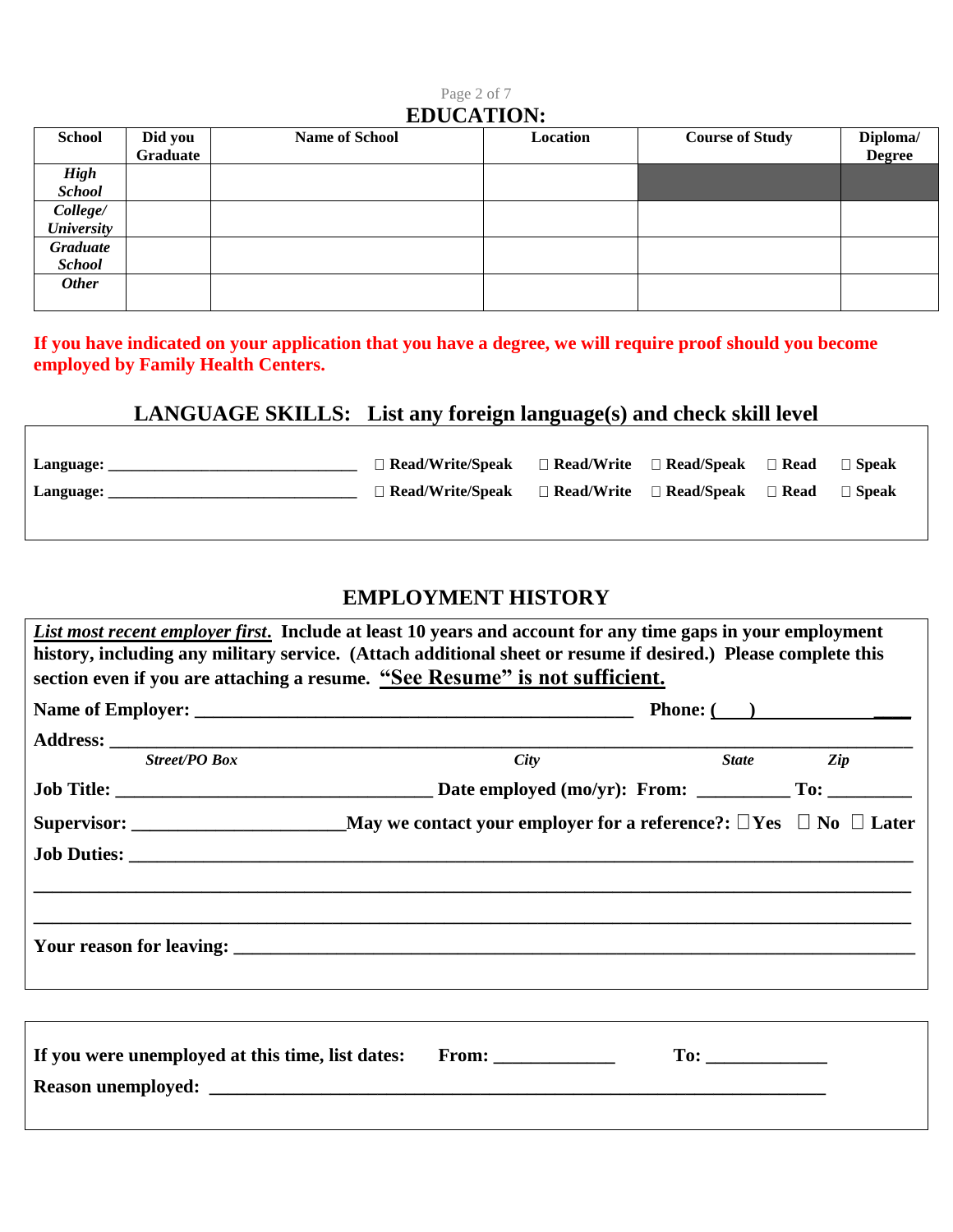|                                                                       | Phone: $\qquad \qquad$ |              |                |  |  |  |
|-----------------------------------------------------------------------|------------------------|--------------|----------------|--|--|--|
|                                                                       |                        |              |                |  |  |  |
| <b>Street/PO Box</b>                                                  | City                   | <b>State</b> | $\overline{z}$ |  |  |  |
|                                                                       |                        |              |                |  |  |  |
|                                                                       |                        |              |                |  |  |  |
|                                                                       |                        |              |                |  |  |  |
|                                                                       |                        |              |                |  |  |  |
|                                                                       |                        |              |                |  |  |  |
|                                                                       |                        |              |                |  |  |  |
|                                                                       |                        |              |                |  |  |  |
| If you were unemployed at this time, list dates: From: ______________ |                        |              |                |  |  |  |
|                                                                       |                        |              |                |  |  |  |
|                                                                       |                        |              |                |  |  |  |
|                                                                       |                        |              |                |  |  |  |

| <b>Phone:</b> $\overline{ }$                     |            |  |  |           |
|--------------------------------------------------|------------|--|--|-----------|
| <b>Street/PO Box</b>                             | City       |  |  | State Zip |
|                                                  |            |  |  |           |
|                                                  |            |  |  |           |
|                                                  |            |  |  |           |
|                                                  |            |  |  |           |
|                                                  |            |  |  |           |
|                                                  |            |  |  |           |
| If you were unemployed at this time, list dates: | $From: \_$ |  |  |           |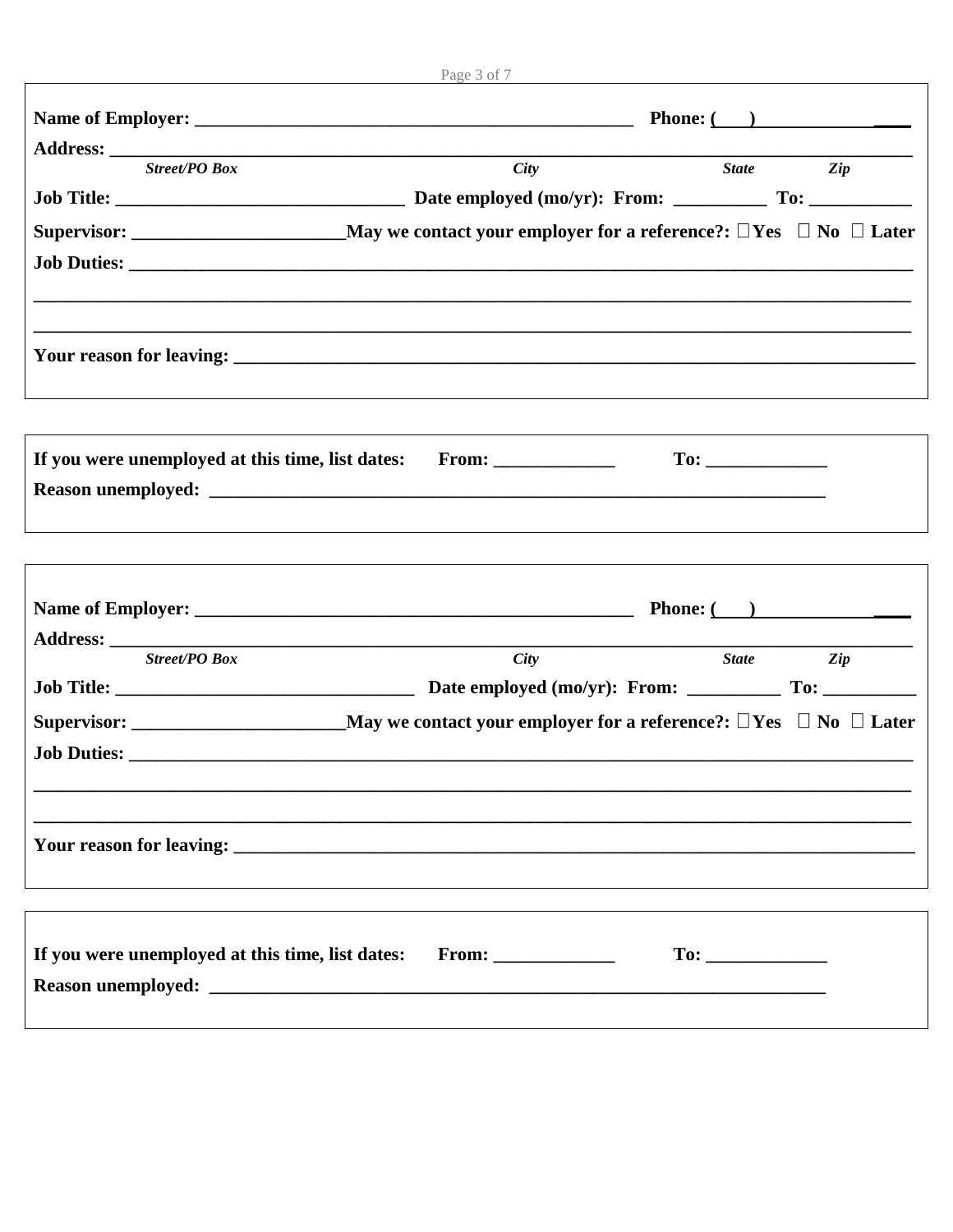|                                                  | <b>Phone:</b> $\qquad \qquad$ |  |           |  |  |  |
|--------------------------------------------------|-------------------------------|--|-----------|--|--|--|
|                                                  |                               |  |           |  |  |  |
| <b>Street/PO Box</b>                             | City                          |  | State Zip |  |  |  |
|                                                  |                               |  |           |  |  |  |
|                                                  |                               |  |           |  |  |  |
|                                                  |                               |  |           |  |  |  |
|                                                  |                               |  |           |  |  |  |
|                                                  |                               |  |           |  |  |  |
|                                                  |                               |  |           |  |  |  |
| If you were unemployed at this time, list dates: |                               |  |           |  |  |  |
|                                                  |                               |  |           |  |  |  |

#### **REFERENCES**

| <b>Phone:</b> $\overline{(\hspace{1cm})}$                                                                                                                                                                                                                                                                                                                                                                                       | or            |  | $\left(\begin{array}{cc} 1 & 1 \end{array}\right)$                                                      |  |
|---------------------------------------------------------------------------------------------------------------------------------------------------------------------------------------------------------------------------------------------------------------------------------------------------------------------------------------------------------------------------------------------------------------------------------|---------------|--|---------------------------------------------------------------------------------------------------------|--|
|                                                                                                                                                                                                                                                                                                                                                                                                                                 |               |  |                                                                                                         |  |
| Name: Name and the second contract of the second contract of the second contract of the second contract of the second contract of the second contract of the second contract of the second contract of the second contract of                                                                                                                                                                                                   |               |  |                                                                                                         |  |
|                                                                                                                                                                                                                                                                                                                                                                                                                                 |               |  |                                                                                                         |  |
| <b>Phone:</b> $\overline{(\ }$                                                                                                                                                                                                                                                                                                                                                                                                  | <sub>or</sub> |  | $\left(\begin{array}{c} \begin{array}{c} \begin{array}{c} \end{array}\\ \end{array}\right) \end{array}$ |  |
|                                                                                                                                                                                                                                                                                                                                                                                                                                 |               |  |                                                                                                         |  |
|                                                                                                                                                                                                                                                                                                                                                                                                                                 |               |  |                                                                                                         |  |
|                                                                                                                                                                                                                                                                                                                                                                                                                                 |               |  |                                                                                                         |  |
| <b>Phone:</b> $\overline{ }$ $\overline{ }$ $\overline{ }$ $\overline{ }$ $\overline{ }$ $\overline{ }$ $\overline{ }$ $\overline{ }$ $\overline{ }$ $\overline{ }$ $\overline{ }$ $\overline{ }$ $\overline{ }$ $\overline{ }$ $\overline{ }$ $\overline{ }$ $\overline{ }$ $\overline{ }$ $\overline{ }$ $\overline{ }$ $\overline{ }$ $\overline{ }$ $\overline{ }$ $\overline{ }$ $\overline{ }$ $\overline{ }$ $\overline$ | <sub>or</sub> |  | $\left(\begin{array}{c} \begin{array}{c} \begin{array}{c} \end{array}\\ \end{array}\right) \end{array}$ |  |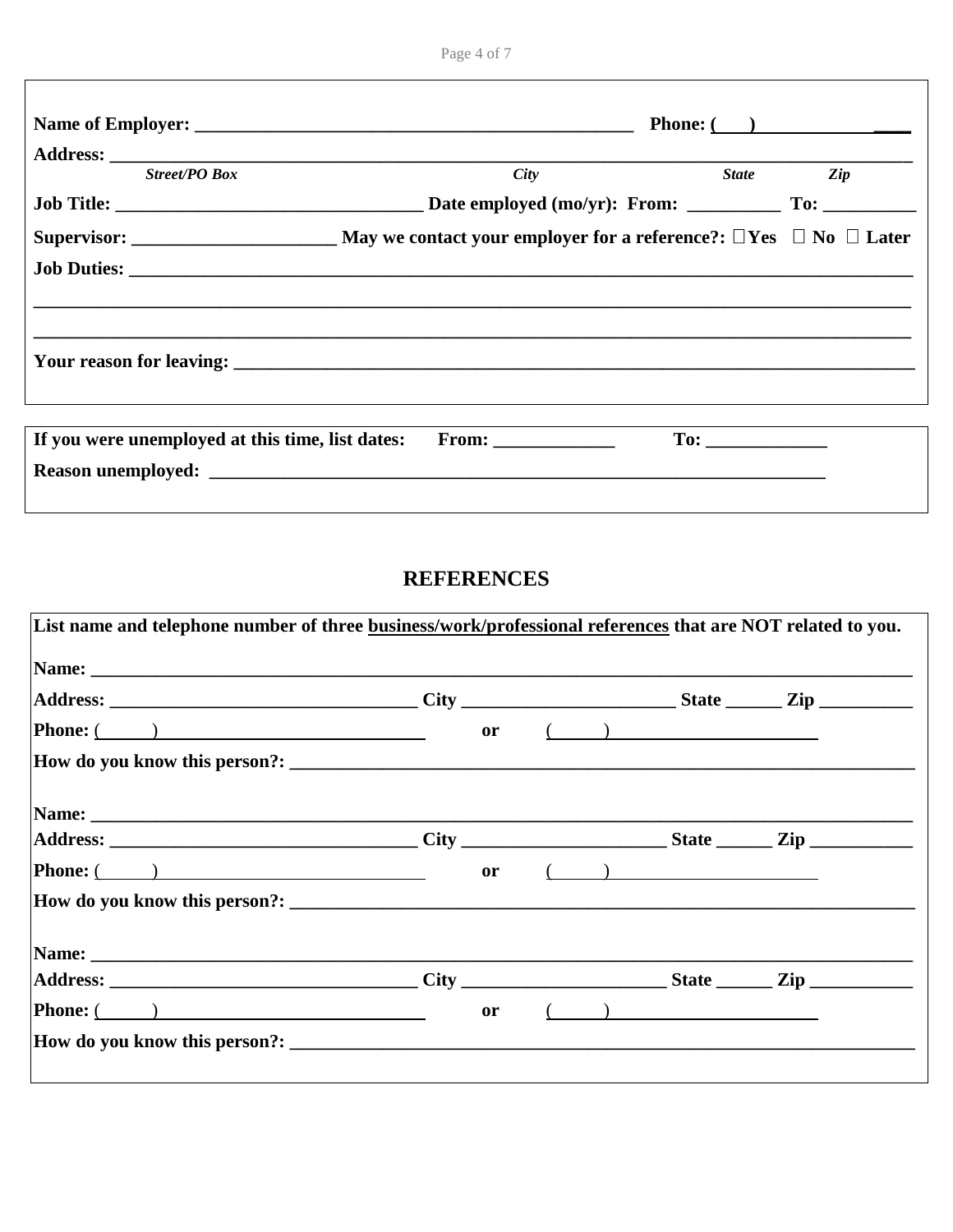Page 5 of 7

### **SKILLS OR SPECIAL TRAINING**

| Check all skills, training or experience boxes that apply to you: |                    |                          |            |                       |  |                           |                             |
|-------------------------------------------------------------------|--------------------|--------------------------|------------|-----------------------|--|---------------------------|-----------------------------|
| $\Box$ Typing                                                     | $\Box$ Data Entry  | $\Box$ Multi-line phones |            | $\Box$ Reception      |  | $\Box$ Medicare/Medicaid  | $\Box$ EMR / EHR / EDR      |
| $\Box$ Medical Terminology                                        |                    | $\Box$ Patient Billing   |            | Insurance Billing     |  | $\Box$ ICD-9 & CPT Coding |                             |
| $\Box$ Payroll                                                    | ■ Microsoft Office |                          |            | $\Box$ Google App.'s  |  | Google Docs/Sheets        | $\Box$ Medical Interpreting |
| $\Box$ General Accounting                                         |                    | $\Box$ AR/AP             |            | $\Box$ General Ledger |  | <b>Customer Service</b>   |                             |
| Patient Care: □ Dental                                            |                    | $\Box$ Medical           | $\Box$ Lab |                       |  |                           |                             |

I understand that Family Health Centers is obligated to provide a drug-free workplace in order to receive state and federal grant funds and that I will be required to pass a drug test before a final offer of employment is made. (A positive test result for Marijuana whether from recreational use or medically prescribed use will disqualify you for employment regardless of WA State law).

Employment at Family Health Centers is at-will and that means my employment and compensation can be terminated with or without cause and with or without notice, at any time at the option of either the agency or myself.

I certify that the information set forth in this Application for Employment is true and complete to the best of my knowledge. I understand that, if employed, falsified statements on this application shall be considered sufficient cause for my dismissal. I understand that my employment shall be contingent upon proof of identity and verification of eligibility for employment in the United States in accordance with the Immigration Reform and Control Act of 1986. I further understand that my employment is contingent upon the checking of references furnished by me, and give the Employer the right to check and investigate such references. I consent to and authorize Family Health Centers and its personnel to request any information concerning my previous employment record as indicated on this Application for Employment. I hereby release all parties and persons connected with any request for information from all claims, liabilities and damages for whatever reason arising out of furnishing such job related information.

Family Health Centers is committed to ensuring equal employment opportunities for all job applicants and employees. Employment decisions are based upon job-related reasons regardless of an applicant's race, color, religion, sex, sexual orientation, gender identity, age, national origin, disability, marital status, genetic information, protected veteran status, or any other status protected by law.

**Signature of Applicant: \_\_\_\_\_\_\_\_\_\_\_\_\_\_\_\_\_\_\_\_\_\_\_\_\_\_\_\_\_\_\_\_\_\_\_\_\_\_\_\_\_\_\_\_ Date:** / /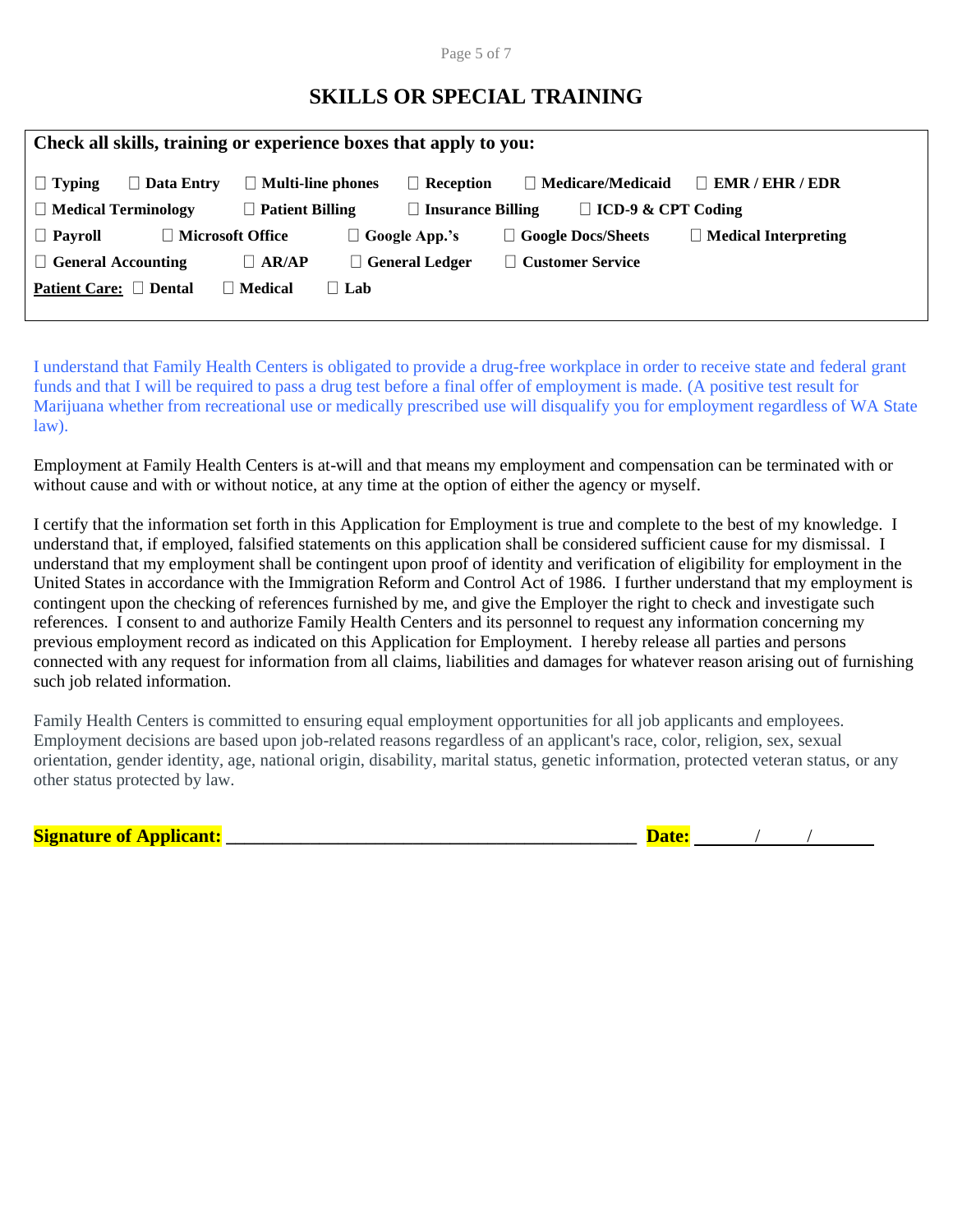

## **CHILD / ADULT ABUSE DISCLOSURE**

In accordance with RCW 43.43.830-845, and because employees and volunteers of Family Health Centers will or may have unsupervised access to children under sixteen years of age, developmentally disabled persons or vulnerable adults, you as an applicant are required by law to disclose to Family Health Centers the following matters.

If you answer yes to any of the following questions please specify in the line directly below.

|                                                                                  | Yes | N <sub>0</sub> |
|----------------------------------------------------------------------------------|-----|----------------|
| Have you been convicted of any crime against children or other persons?          |     |                |
|                                                                                  |     |                |
| Have you been convicted of crimes relating to financial exploitation if the      |     |                |
| victim was a vulnerable adult?                                                   |     |                |
|                                                                                  |     |                |
| Have you been convicted of crimes related to drugs as defined in RCW             |     |                |
| 43.43.830?                                                                       |     |                |
|                                                                                  |     |                |
| Have you been found by a court in a domestic relations preceding under Title 26  |     |                |
| RCW to have sexually abused or exploited any minor or to have physically         |     |                |
| abused any minor?                                                                |     |                |
|                                                                                  |     |                |
| Have you been found in any disciplinary board final decision to have sexually or |     |                |
| physically abused or exploited any minor or developmentally disabled person or   |     |                |
| to have abused or financially exploited any vulnerable adult?                    |     |                |
|                                                                                  |     |                |
| Have you been found by a court in a protection proceeding under chapter 74.34    |     |                |
| RCW, to have abused or financially exploited a vulnerable adult?                 |     |                |
|                                                                                  |     |                |

I declare under penalty of perjury of law that the foregoing statement is true and correct.

Signed: \_\_\_\_\_\_\_\_\_\_\_\_\_\_\_\_\_\_\_\_\_\_\_\_\_\_\_\_\_\_\_\_\_\_\_\_\_\_\_\_\_\_ Date:\_\_\_\_\_\_\_\_\_\_\_\_\_\_\_\_\_\_\_\_\_\_\_\_\_\_

 \_\_\_\_\_\_\_\_\_\_\_\_\_\_\_\_\_\_\_\_\_\_\_\_\_\_\_\_\_\_\_\_\_\_\_\_\_\_\_\_\_\_  *Printed name*